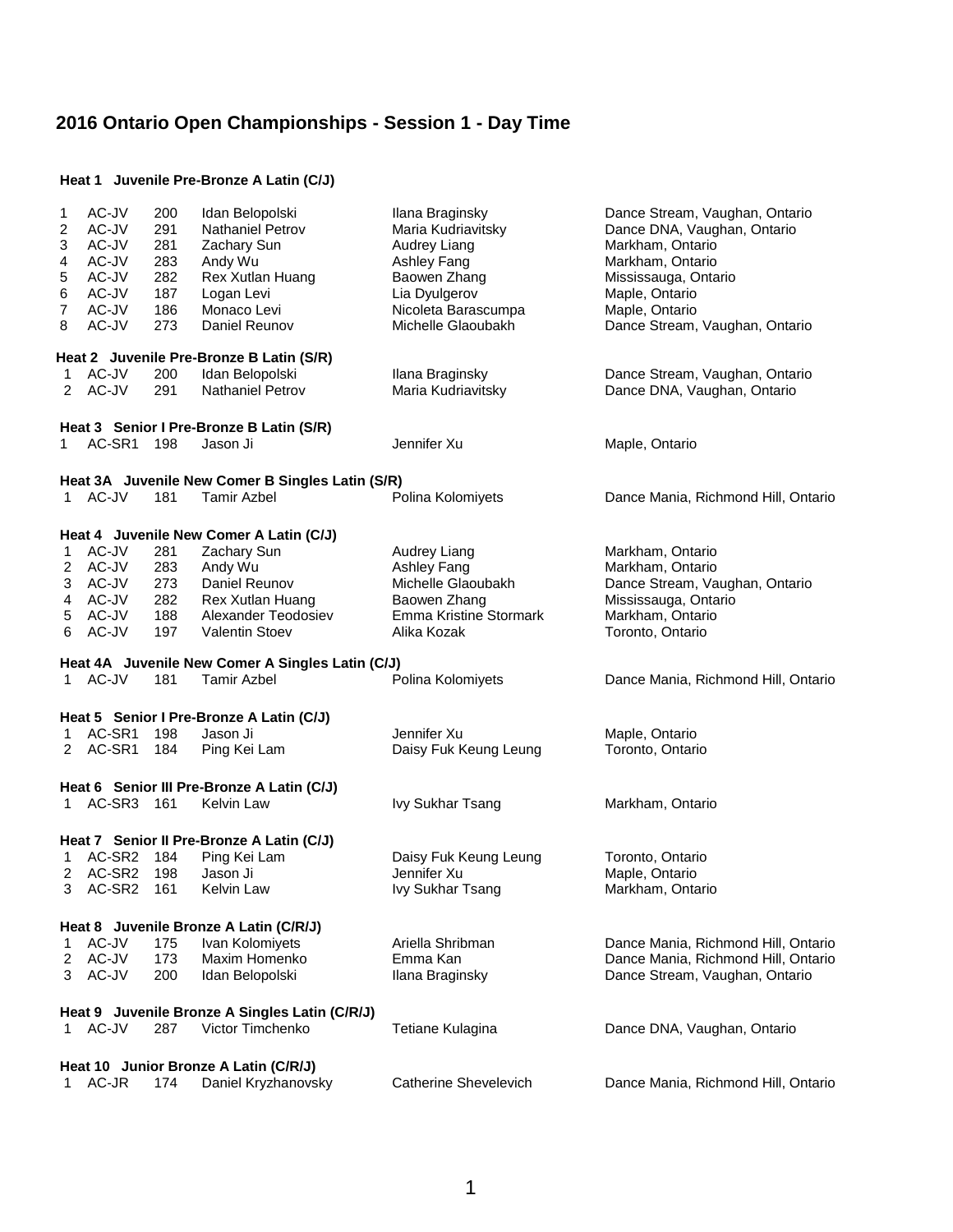| Heat 11 Senior II Bronze A Latin (C/R/J) |                  |            |                                                        |                                          |                                                                               |
|------------------------------------------|------------------|------------|--------------------------------------------------------|------------------------------------------|-------------------------------------------------------------------------------|
|                                          | 1 AC-SR2 142     |            | Robert Duan                                            | Jacqueline Duan                          | Vaughan, Ontario                                                              |
|                                          |                  |            | Heat 12 Senior III Bronze A Latin (C/R/J)              |                                          |                                                                               |
|                                          | 1 AC-SR3 148     |            | Glen Chapman                                           | Keiko Ono                                | Oakville, Ontario                                                             |
|                                          | 1 AC-SR2 198     |            | Heat 13 Senior II Pre-Bronze B Latin (S/R)<br>Jason Ji | Jennifer Xu                              | Maple, Ontario                                                                |
|                                          |                  |            |                                                        |                                          |                                                                               |
|                                          |                  |            | Heat 14 Juvenile Bronze B Latin (S/P)                  |                                          |                                                                               |
| 1.                                       | AC-JV            | 175        | Ivan Kolomiyets                                        | Ariella Shribman                         | Dance Mania, Richmond Hill, Ontario                                           |
|                                          | 2 AC-JV          | 173        | Maxim Homenko                                          | Emma Kan                                 | Dance Mania, Richmond Hill, Ontario                                           |
|                                          |                  |            | Heat 15 Junior Bronze B Latin (S/P)                    |                                          |                                                                               |
|                                          | 1 AC-JR          | 174        | Daniel Kryzhanovsky                                    | Catherine Shevelevich                    | Dance Mania, Richmond Hill, Ontario                                           |
|                                          |                  |            | Heat 16 Juvenile Silver A Latin (S/R/C)                |                                          |                                                                               |
| 1.                                       | AC-JV            | 176        | Matthew Kamenetsky                                     | Rachel Tulman                            | Dance Mania, Richmond Hill, Ontario                                           |
|                                          | 2 AC-JV          | 285        | Andrew Timchenko                                       | Barbara Smodleva                         | Dance DNA, Vaughan, Ontario                                                   |
|                                          |                  |            | Heat 17 Juvenile Silver A Singles Latin (S/R/C)        |                                          |                                                                               |
|                                          | 1 AC-JV          | 287        | Victor Timchenko                                       | Daria Kulagina                           | Dance DNA, Vaughan, Ontario                                                   |
|                                          |                  |            | Heat 18 Junior Silver A Latin (S/R/C)                  |                                          |                                                                               |
| 1                                        | AC-JR            | 271        | Victor Shpolski                                        | Arielle Burshtain                        | Dance Stream, Vaughan, Ontario                                                |
| 3                                        | 2 AC-JR<br>AC-JR | 301<br>290 | Andrew Goshovskiy<br>Andi Mirzoian                     | Alexandra Yelisyeyenko<br>Sophi Mirzoian | Light Up the Floor, Etobicoke, Ontario<br>Dance DNA, Vaughan, Ontario         |
|                                          |                  |            | Heat 19 Juvenile Silver B Latin (P/J)                  |                                          |                                                                               |
|                                          | 1 AC-JV          | 176        | Matthew Kamenetsky                                     | Rachel Tulman                            | Dance Mania, Richmond Hill, Ontario                                           |
|                                          |                  |            | Heat 19A Junior Silver B Latin (P/J)                   |                                          |                                                                               |
|                                          | 1 AC-JR          | 301        | Andrew Goshovskiy                                      | Alexandra Yelisyeyenko                   | Light Up the Floor, Etobicoke, Ontario                                        |
|                                          |                  |            | Heat 20 Youth Silver A Latin (S/R/C)                   |                                          |                                                                               |
| 1                                        | AC-YTH 172       |            | Razmig Michael Nalbandian                              | Amanda Correa                            | Toronto, Ontario                                                              |
|                                          | 2 AC-YTH 270     |            | Shawn Sherman                                          | Nadia Burneiko                           | Dance Stream, Vaughan, Ontario                                                |
|                                          |                  |            | Heat 21 Senior III Silver A Latin (S/R/C)              |                                          |                                                                               |
|                                          | 1 AC-SR3 148     |            | Glen Chapman                                           | Keiko Ono                                | Oakville, Ontario                                                             |
|                                          |                  |            |                                                        |                                          |                                                                               |
|                                          |                  |            | Heat 22 Junior Gold A Latin (S/C/R/J)                  |                                          |                                                                               |
| 2                                        | AC-JR<br>AC-JR   | 181<br>302 | <b>Tamir Azbel</b><br>Sebastian Lennox                 | Catherine Tikhostoup<br>Melissa Pedace   | Dance Mania, Richmond Hill, Ontario<br>Light Up the Floor, Etobicoke, Ontario |
|                                          |                  |            | Heat 22A Juvenile Gold A Latin (S/C/R/J)               |                                          |                                                                               |
| 1                                        | AC-JV            | 286        | <b>Rafael Giraldo</b>                                  | Katerina Novotarska                      | Light Up the Floor, Etobicoke, Ontario                                        |
|                                          |                  |            | Heat 23 Youth Gold A Latin (S/C/R/J)                   |                                          |                                                                               |
| 1.                                       | AC-YTH           | 167        | <b>Brian Krivoruk</b>                                  | Lauren Shligold                          | Thornhill, Ontario                                                            |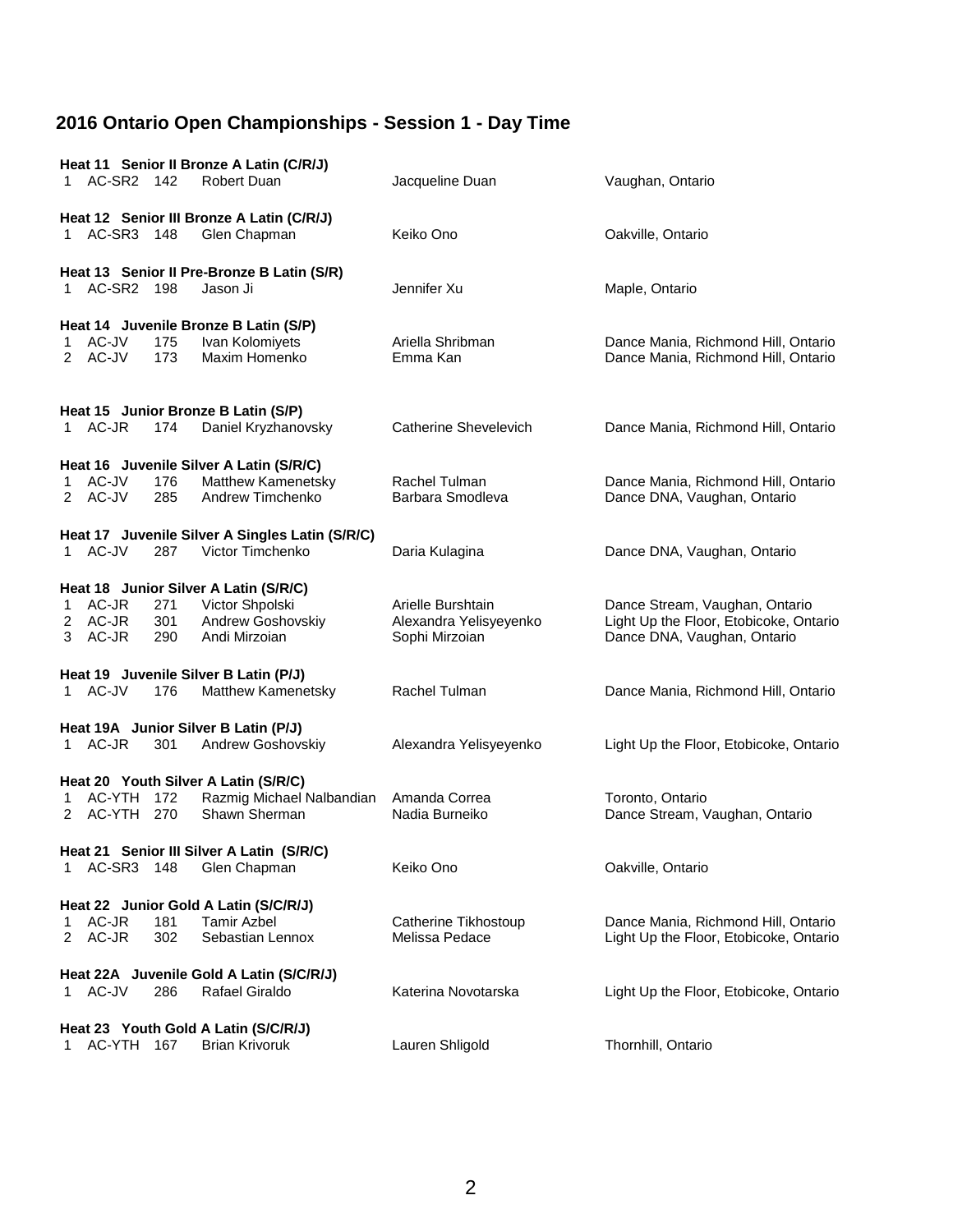| Heat 24 Junior Gold B Latin (C/P) |              |     |                                                                    |                              |                                        |  |  |  |
|-----------------------------------|--------------|-----|--------------------------------------------------------------------|------------------------------|----------------------------------------|--|--|--|
|                                   | 1 AC-JR      | 302 | Sebastian Lennox                                                   | Melissa Pedace               | Light Up the Floor, Etobicoke, Ontario |  |  |  |
|                                   | 2 AC-JR      | 181 | Tamir Azbel                                                        | Catherine Tikhostoup         | Dance Mania, Richmond Hill, Ontario    |  |  |  |
|                                   |              |     |                                                                    |                              |                                        |  |  |  |
|                                   |              |     | Heat 24A Juvenile Gold B Latin (C/P)                               |                              |                                        |  |  |  |
|                                   | 1 AC-JV      | 286 | Rafael Giraldo                                                     | Katerina Novotarska          | Light Up the Floor, Etobicoke, Ontario |  |  |  |
|                                   |              |     |                                                                    |                              |                                        |  |  |  |
|                                   |              |     | Heat 25 Youth Gold B Latin (C/P)                                   |                              |                                        |  |  |  |
|                                   | 1 AC-YTH 167 |     | <b>Brian Krivoruk</b>                                              | Lauren Shligold              | Thornhill, Ontario                     |  |  |  |
|                                   |              |     |                                                                    |                              |                                        |  |  |  |
|                                   |              |     |                                                                    |                              |                                        |  |  |  |
|                                   |              |     | Heat 37 Juvenile New Comer Standard (W/Q)                          |                              |                                        |  |  |  |
| 1.                                | AC-JV        | 283 | Andy Wu                                                            | Ashley Fang                  | Markham, Ontario                       |  |  |  |
| 2                                 | AC-JV        | 281 | Zachary Sun                                                        | Audrey Liang                 | Markham, Ontario                       |  |  |  |
| 3                                 | AC-JV        | 282 | Rex Xutlan Huang                                                   | Baowen Zhang                 | Mississauga, Ontario                   |  |  |  |
| 4                                 | AC-JV        | 197 | <b>Valentin Stoev</b>                                              | Alika Kozak                  | Toronto, Ontario                       |  |  |  |
| 5                                 | AC-JV        | 188 | Alexander Teodosiev                                                | Emma Kristine Stormark       | Markham, Ontario                       |  |  |  |
|                                   |              |     |                                                                    |                              |                                        |  |  |  |
|                                   |              |     | Heat 38 Juvenile New Comer Combo (W/C)                             |                              |                                        |  |  |  |
| 1                                 | AC-JV        | 281 | Zachary Sun                                                        | <b>Audrey Liang</b>          | Markham, Ontario                       |  |  |  |
| 2                                 | AC-JV        | 283 | Andy Wu                                                            | Ashley Fang                  | Markham, Ontario                       |  |  |  |
| 3                                 | AC-JV        | 188 | Alexander Teodosiev                                                | Emma Kristine Stormark       | Markham, Ontario                       |  |  |  |
|                                   | 4 AC-JV      | 197 | <b>Valentin Stoev</b>                                              | Alika Kozak                  | Toronto, Ontario                       |  |  |  |
|                                   |              |     |                                                                    |                              |                                        |  |  |  |
|                                   |              |     | Heat 39 Juvenile Bronze A Standard (W/F/Q)                         |                              |                                        |  |  |  |
| 1                                 | AC-JV        | 175 | Ivan Kolomiyets                                                    | Ariella Shribman             | Dance Mania, Richmond Hill, Ontario    |  |  |  |
| 2                                 | AC-JV        | 173 | Maxim Homenko                                                      | Emma Kan                     | Dance Mania, Richmond Hill, Ontario    |  |  |  |
|                                   | 3 AC-JV      | 200 | Idan Belopolski                                                    | Ilana Braginsky              | Dance Stream, Vaughan, Ontario         |  |  |  |
|                                   |              |     |                                                                    |                              |                                        |  |  |  |
|                                   |              |     | Heat 40 Juvenile Bronze A Singles Standard (W/F/Q)                 |                              |                                        |  |  |  |
|                                   | 1 AC-JV      | 287 | Victor Timchenko                                                   | Tetiane Kulagina             | Dance DNA, Vaughan, Ontario            |  |  |  |
|                                   |              |     |                                                                    |                              |                                        |  |  |  |
|                                   |              |     | Heat 41 Junior Bronze A Standard (W/F/Q)                           |                              |                                        |  |  |  |
|                                   | 1 AC-JR      | 174 | Daniel Kryzhanovsky                                                | <b>Catherine Shevelevich</b> |                                        |  |  |  |
|                                   |              |     |                                                                    |                              | Dance Mania, Richmond Hill, Ontario    |  |  |  |
|                                   |              |     |                                                                    |                              |                                        |  |  |  |
|                                   |              |     | Heat 42 Adult Bronze A Standard (W/F/Q)                            |                              |                                        |  |  |  |
|                                   | 1 AC-AD      | 295 | <b>Charles Watson</b>                                              | Lynne Preisser               | Pennsylvania, USA                      |  |  |  |
|                                   |              |     |                                                                    |                              |                                        |  |  |  |
|                                   |              |     | Heat 43 Juvenile Pre-Bronze Standard (W/Q)                         |                              |                                        |  |  |  |
|                                   | 1 AC-JV      | 200 | Idan Belopolski                                                    | Ilana Braginsky              | Dance Stream, Vaughan, Ontario         |  |  |  |
|                                   | 2 AC-JV      | 282 | <b>Rex Xutlan Huang</b>                                            | Baowen Zhang                 | Mississauga, Ontario                   |  |  |  |
| 3                                 | AC-JV        | 186 | Monaco Levi                                                        | Nicoleta Barascumpa          | Maple, Ontario                         |  |  |  |
| 4                                 | AC-JV        | 283 | Andy Wu                                                            | Ashley Fang                  | Markham, Ontario                       |  |  |  |
| 5                                 | AC-JV        | 187 | Logan Levi                                                         | Lia Dyulgerov                | Maple, Ontario                         |  |  |  |
| 6                                 |              |     |                                                                    |                              |                                        |  |  |  |
|                                   | AC-JV        | 281 | Zachary Sun                                                        | Audrey Liang                 | Markham, Ontario                       |  |  |  |
|                                   |              |     |                                                                    |                              |                                        |  |  |  |
|                                   |              |     |                                                                    |                              |                                        |  |  |  |
|                                   | 1 AC-JV      | 175 | Heat 44 Juvenile Bronze B Standard (T/VW)                          |                              |                                        |  |  |  |
|                                   |              |     | Ivan Kolomiyets                                                    | Ariella Shribman             | Dance Mania, Richmond Hill, Ontario    |  |  |  |
|                                   |              |     |                                                                    |                              |                                        |  |  |  |
|                                   |              |     | Heat 45 Adult Bronze B Standard (T/VW)                             |                              |                                        |  |  |  |
|                                   | 1 AC-AD      | 295 | <b>Charles Watson</b>                                              | Lynne Preisser               | Pennsylvania, USA                      |  |  |  |
|                                   |              |     |                                                                    |                              |                                        |  |  |  |
| 1.                                | AC-SR1       | 295 | Heat 46 Senior I Bronze B Standard (T/VW)<br><b>Charles Watson</b> | Lynne Preisser               | Pennsylvania, USA                      |  |  |  |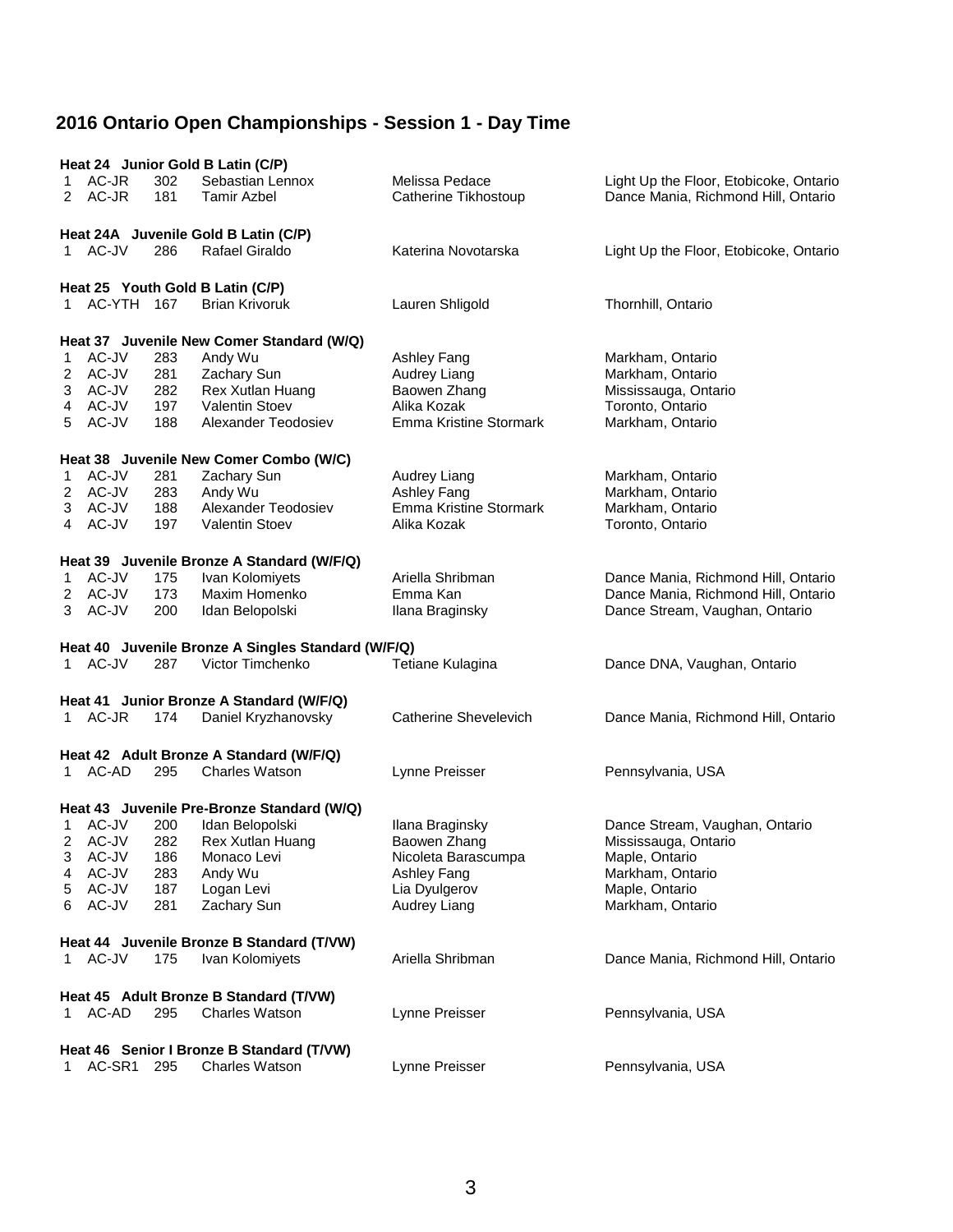|                | Heat 47 Senior II Bronze B Standard (T/VW)                 |     |                                                    |                       |                                        |  |  |  |  |
|----------------|------------------------------------------------------------|-----|----------------------------------------------------|-----------------------|----------------------------------------|--|--|--|--|
|                | 1 AC-SR2 142                                               |     | Robert Duan                                        | Jacqueline Duan       | Vaughan, Ontario                       |  |  |  |  |
|                | Heat 48 Juvenile Pre-Bronze Combo (W/C)                    |     |                                                    |                       |                                        |  |  |  |  |
|                | 1 AC-JV                                                    | 186 | Monaco Levi                                        | Nicoleta Barascumpa   | Maple, Ontario                         |  |  |  |  |
|                | 2 AC-JV                                                    | 283 | Andy Wu                                            | Ashley Fang           | Markham, Ontario                       |  |  |  |  |
|                | 3 AC-JV                                                    | 187 | Logan Levi                                         | Lia Dyulgerov         | Maple, Ontario                         |  |  |  |  |
|                |                                                            | 281 |                                                    |                       |                                        |  |  |  |  |
|                | 4 AC-JV<br>Zachary Sun<br>Audrey Liang<br>Markham, Ontario |     |                                                    |                       |                                        |  |  |  |  |
|                | Heat 49 Senior II Bronze A Standard (W/F/Q)                |     |                                                    |                       |                                        |  |  |  |  |
| 1              | AC-SR2 294                                                 |     | Victor Quon                                        | Cherelyn Yap Quon     | Dance Mania, Richmond Hill, Ontario    |  |  |  |  |
| 2              | AC-SR2 163                                                 |     | Fred Wong                                          | Judy Teo              | Scarborough, Ontario                   |  |  |  |  |
|                | 3 AC-SR2 142                                               |     | Robert Duan                                        | Jacqueline Duan       | Vaughan, Ontario                       |  |  |  |  |
|                |                                                            |     |                                                    |                       |                                        |  |  |  |  |
|                |                                                            |     | Heat 50 Juvenile Bronze Combo (W/C/R/Q)            |                       |                                        |  |  |  |  |
|                | 1 AC-JV                                                    | 175 | Ivan Kolomiyets                                    | Ariella Shribman      | Dance Mania, Richmond Hill, Ontario    |  |  |  |  |
|                | 2 AC-JV                                                    | 173 | Maxim Homenko                                      | Emma Kan              | Dance Mania, Richmond Hill, Ontario    |  |  |  |  |
|                | 3 AC-JV                                                    | 200 | Idan Belopolski                                    | Ilana Braginsky       | Dance Stream, Vaughan, Ontario         |  |  |  |  |
|                |                                                            |     |                                                    |                       |                                        |  |  |  |  |
|                |                                                            |     | Heat 51 Junior Bronze Combo (W/C/R/Q)              |                       |                                        |  |  |  |  |
|                | 1 AC-JR                                                    | 174 | Daniel Kryzhanovsky                                | Catherine Shevelevich | Dance Mania, Richmond Hill, Ontario    |  |  |  |  |
|                |                                                            |     | Heat 52 Senior I Bronze A Standard (W/F/Q)         |                       |                                        |  |  |  |  |
|                | 1 AC-SR1 295                                               |     | <b>Charles Watson</b>                              | Lynne Preisser        | Pennsylvania, USA                      |  |  |  |  |
|                |                                                            |     |                                                    |                       |                                        |  |  |  |  |
|                |                                                            |     | Heat 53 Senior III Bronze A Standard (W/F/Q)       |                       |                                        |  |  |  |  |
|                | 1 AC-SR3 163                                               |     | Fred Wong                                          | Judy Teo              | Scarborough, Ontario                   |  |  |  |  |
|                |                                                            |     | Heat 54 Senior I Silver A Standard (W/T/Q)         |                       |                                        |  |  |  |  |
| 1              | AC-SR1                                                     | 156 | Harry Knox                                         | Teresa Knox           | Etobicoke, Ontario                     |  |  |  |  |
|                | 2 AC-SR1                                                   | 154 |                                                    | Mimie Chan            |                                        |  |  |  |  |
|                |                                                            |     | Tony Chan                                          |                       | Markham, Ontario                       |  |  |  |  |
|                | 3 AC-SR1                                                   | 143 | Jessie Pelayo                                      | Elizabeth Pelayo      | Mississauga, Ontario                   |  |  |  |  |
| 4              | AC-SR1                                                     | 166 | <b>Eric Norris</b>                                 | <b>Brenda Mercer</b>  | Pickering, Ontario                     |  |  |  |  |
| 5              | AC-SR1                                                     | 144 | <b>Richard Harris</b>                              | <b>Yvonne Grace</b>   | Grafton, Ontario                       |  |  |  |  |
| 6              | AC-SR1                                                     | 184 | Ping Kei Lam                                       | Daisy Fuk Keung Leung | Toronto, Ontario                       |  |  |  |  |
| $7^{\circ}$    | AC-SR1                                                     | 295 | Charles Watson                                     | Lynne Preisser        | Pennsylvania, USA                      |  |  |  |  |
|                |                                                            |     | Heat 55 Juvenile Silver A Standard (W/T/Q)         |                       |                                        |  |  |  |  |
| 1.             | AC-JV                                                      | 286 | Rafael Giraldo                                     | Katerina Novotarska   | Light Up the Floor, Etobicoke, Ontario |  |  |  |  |
|                | 2 AC-JV                                                    | 176 | <b>Matthew Kamenetsky</b>                          | Rachel Tulman         | Dance Mania, Richmond Hill, Ontario    |  |  |  |  |
|                | 3 AC-JV                                                    |     | 285 Andrew Timchenko                               | Barbara Smodleva      | Dance DNA, Vaughan, Ontario            |  |  |  |  |
|                |                                                            |     |                                                    |                       |                                        |  |  |  |  |
|                |                                                            |     | Heat 56 Juvenile Silver A Singles Standard (W/T/Q) |                       |                                        |  |  |  |  |
|                | 1 AC-JV                                                    | 287 | Victor Timchenko                                   | Daria Kulagina        | Dance DNA, Vaughan, Ontario            |  |  |  |  |
|                |                                                            |     | Heat 57 Senior II Silver A Standard (W/T/Q)        |                       |                                        |  |  |  |  |
| 1              | AC-SR2                                                     | 156 | Harry Knox                                         | Teresa Knox           | Etobicoke, Ontario                     |  |  |  |  |
| 2              | AC-SR2                                                     | 154 | Tony Chan                                          | Mimie Chan            | Markham, Ontario                       |  |  |  |  |
| 3              | AC-SR2                                                     | 143 | Jessie Pelayo                                      | Elizabeth Pelayo      | Mississauga, Ontario                   |  |  |  |  |
| 4              | AC-SR2 166                                                 |     | <b>Eric Norris</b>                                 | <b>Brenda Mercer</b>  | Pickering, Ontario                     |  |  |  |  |
| 5              | AC-SR2 144                                                 |     | <b>Richard Harris</b>                              | <b>Yvonne Grace</b>   | Grafton, Ontario                       |  |  |  |  |
| 6              | AC-SR2 184                                                 |     | Ping Kei Lam                                       | Daisy Fuk Keung Leung | Toronto, Ontario                       |  |  |  |  |
| $\overline{7}$ | AC-SR2                                                     | 161 | Kelvin Law                                         |                       | Markham, Ontario                       |  |  |  |  |
|                |                                                            |     |                                                    | Ivy Sukhar Tsang      |                                        |  |  |  |  |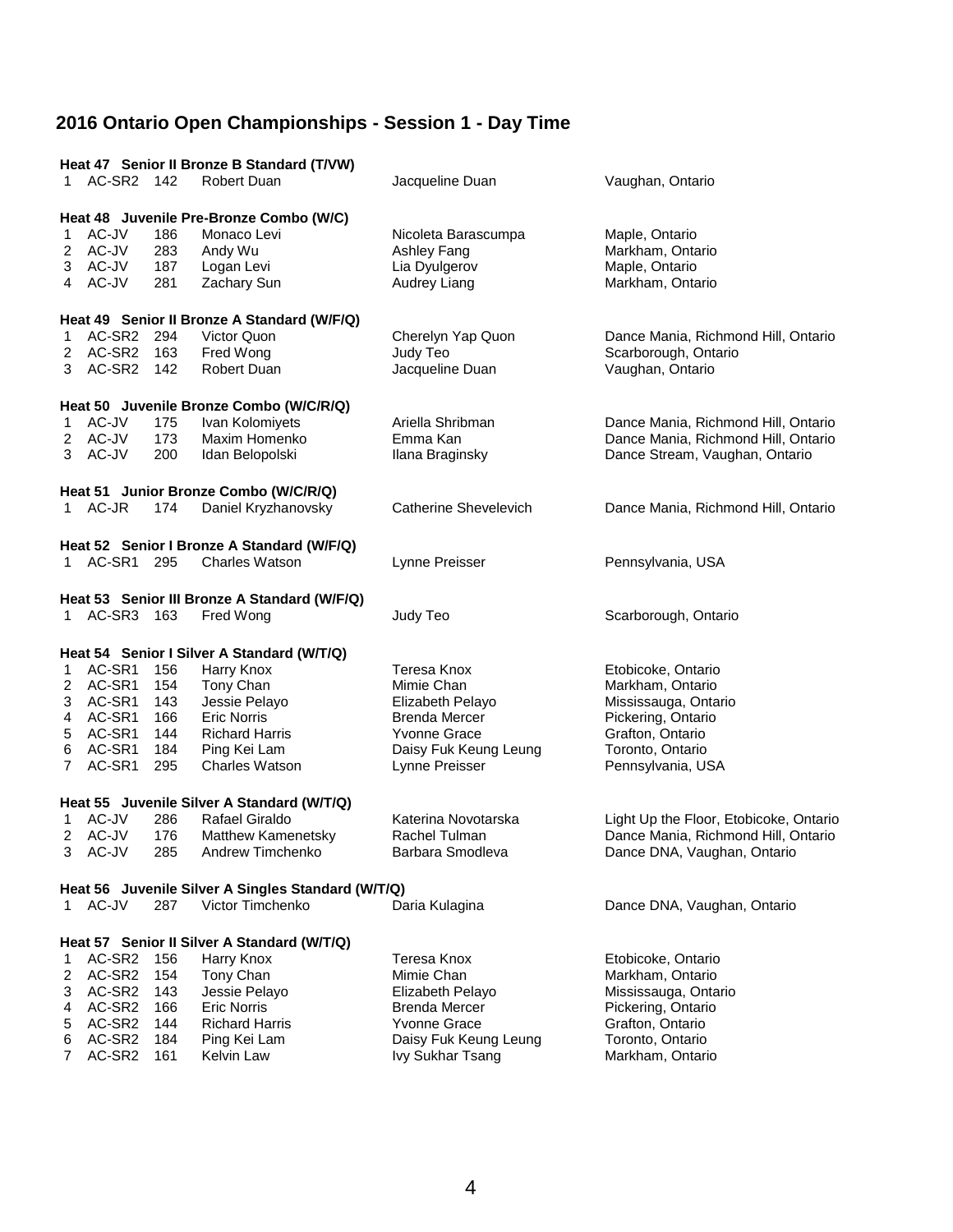|        | Heat 58 Junior Silver A Standard (W/T/Q) |            |                                                             |                                          |                                            |  |  |
|--------|------------------------------------------|------------|-------------------------------------------------------------|------------------------------------------|--------------------------------------------|--|--|
| 1      | AC-JR                                    | 181        | <b>Tamir Azbel</b>                                          | Catherine Tikhostoup                     | Dance Mania, Richmond Hill, Ontario        |  |  |
|        | 2 AC-JR                                  | 271        | Victor Shpolski                                             | Arielle Burshtain                        | Dance Stream, Vaughan, Ontario             |  |  |
| 3      | AC-JR                                    | 302        | Sebastian Lennox                                            | Melissa Pedace                           | Light Up the Floor, Etobicoke, Ontario     |  |  |
|        | 4 AC-JR                                  | 301        | Andrew Goshovskiy                                           | Alexandra Yelisyeyenko                   | Light Up the Floor, Etobicoke, Ontario     |  |  |
|        |                                          |            | Heat 59 Youth Silver A Standard (W/T/Q)                     |                                          |                                            |  |  |
|        | 1 AC-YTH 270                             |            | Shawn Sherman                                               | Nadia Burneiko                           | Dance Stream, Vaughan, Ontario             |  |  |
|        |                                          |            |                                                             |                                          |                                            |  |  |
|        |                                          |            | Heat 60 Adult Silver A Standard (W/T/Q)                     |                                          |                                            |  |  |
|        | 1 AC-AD                                  | 295        | <b>Charles Watson</b>                                       | Lynne Preisser                           | Pennsylvania, USA                          |  |  |
|        |                                          |            | Heat 61 Senior III Silver A Standard (W/T/Q)                |                                          |                                            |  |  |
|        | 1 AC-SR3 161                             |            | <b>Kelvin Law</b>                                           | Ivy Sukhar Tsang                         | Markham, Ontario                           |  |  |
|        |                                          |            |                                                             |                                          |                                            |  |  |
| 1.     | AC-SR2 143                               |            | Heat 62 Senior II Silver B Standard (F/VW)<br>Jessie Pelayo |                                          |                                            |  |  |
|        | 2 AC-SR2 166                             |            | <b>Eric Norris</b>                                          | Elizabeth Pelayo<br><b>Brenda Mercer</b> | Mississauga, Ontario<br>Pickering, Ontario |  |  |
| 3      | AC-SR2 156                               |            | Harry Knox                                                  | Teresa Knox                              | Etobicoke, Ontario                         |  |  |
| 4      | AC-SR2 154                               |            | Tony Chan                                                   | Mimie Chan                               | Markham, Ontario                           |  |  |
| 5      | AC-SR2 144                               |            | <b>Richard Harris</b>                                       | <b>Yvonne Grace</b>                      | Grafton, Ontario                           |  |  |
|        | 6 AC-SR2 184                             |            | Ping Kei Lam                                                | Daisy Fuk Keung Leung                    | Toronto, Ontario                           |  |  |
|        |                                          |            |                                                             |                                          |                                            |  |  |
|        |                                          |            | Heat 64 Junior Silver B Standard (F/VW)                     |                                          |                                            |  |  |
| 1.     | AC-JR                                    | 181        | <b>Tamir Azbel</b>                                          | Catherine Tikhostoup                     | Dance Mania, Richmond Hill, Ontario        |  |  |
|        | 2 AC-JR                                  | 302        | Sebastian Lennox                                            | Melissa Pedace                           | Light Up the Floor, Etobicoke, Ontario     |  |  |
|        |                                          |            | Heat 65 Adult Silver B Standard (F/VW)                      |                                          |                                            |  |  |
|        | 1 AC-AD                                  | 295        | <b>Charles Watson</b>                                       | Lynne Preisser                           | Pennsylvania, USA                          |  |  |
|        |                                          |            | Heat 63 Juvenile Silver B Standard (F/VW)                   |                                          |                                            |  |  |
|        | 1 AC-JV                                  | 286        | Rafael Giraldo                                              | Katerina Novotarska                      | Light Up the Floor, Etobicoke, Ontario     |  |  |
|        | 2 AC-JV                                  | 176        | Matthew Kamenetsky                                          | Rachel Tulman                            | Dance Mania, Richmond Hill, Ontario        |  |  |
|        |                                          |            |                                                             |                                          |                                            |  |  |
|        |                                          |            | Heat 66 Senior I Silver B Standard (F/VW)                   |                                          |                                            |  |  |
| 1      | AC-SR1                                   | 166        | <b>Eric Norris</b>                                          | <b>Brenda Mercer</b>                     | Pickering, Ontario                         |  |  |
|        | 2 AC-SR1                                 | 156        | Harry Knox                                                  | Teresa Knox                              | Etobicoke, Ontario                         |  |  |
| 3      | AC-SR1 143                               |            | Jessie Pelayo                                               | Elizabeth Pelayo                         | Mississauga, Ontario                       |  |  |
| 4      | AC-SR1<br>AC-SR1                         | 154<br>144 | Tony Chan<br><b>Richard Harris</b>                          | Mimie Chan<br><b>Yvonne Grace</b>        | Markham, Ontario                           |  |  |
| 5      | 6 AC-SR1 184                             |            |                                                             |                                          | Grafton, Ontario                           |  |  |
| 7      | AC-SR1 295                               |            | Ping Kei Lam<br><b>Charles Watson</b>                       | Daisy Fuk Keung Leung<br>Lynne Preisser  | Toronto, Ontario<br>Pennsylvania, USA      |  |  |
|        |                                          |            |                                                             |                                          |                                            |  |  |
|        |                                          |            | Heat 67 Senior II Gold A Standard (W/T/F/Q)                 |                                          |                                            |  |  |
| 1      | AC-SR2                                   | 169        | <b>Martin Lazarek</b>                                       | Eliza Lazarek                            | Aurora, Ontario                            |  |  |
| 2      | AC-SR2                                   | 138        | Thomas May                                                  | Alice Dong                               | Thornhill, Ontario                         |  |  |
| 3      | AC-SR2                                   | 164        | Edmond Lam                                                  | Ella Lai                                 | Markham, Ontario                           |  |  |
| 4      | AC-SR2                                   | 195        | Viacheslav Fedorov                                          | Natalia Fedorova                         | Toronto, Ontario                           |  |  |
| 5      | AC-SR2                                   | 140        | Antal Ronaszeki                                             | Caroline Ronaszeki                       | Mississauga, Ontario                       |  |  |
| 6      | AC-SR2 288                               |            | Benny Tom                                                   | Jeanie Tom                               | Mississauga, Ontario                       |  |  |
| 7<br>8 | AC-SR2 189<br>AC-SR2                     |            | Alfred Chan                                                 | Louise Chan                              | Scarborough, Ontario                       |  |  |
|        |                                          | 171        | Allen Wong                                                  | Theresa Wong                             | North York, Ontario                        |  |  |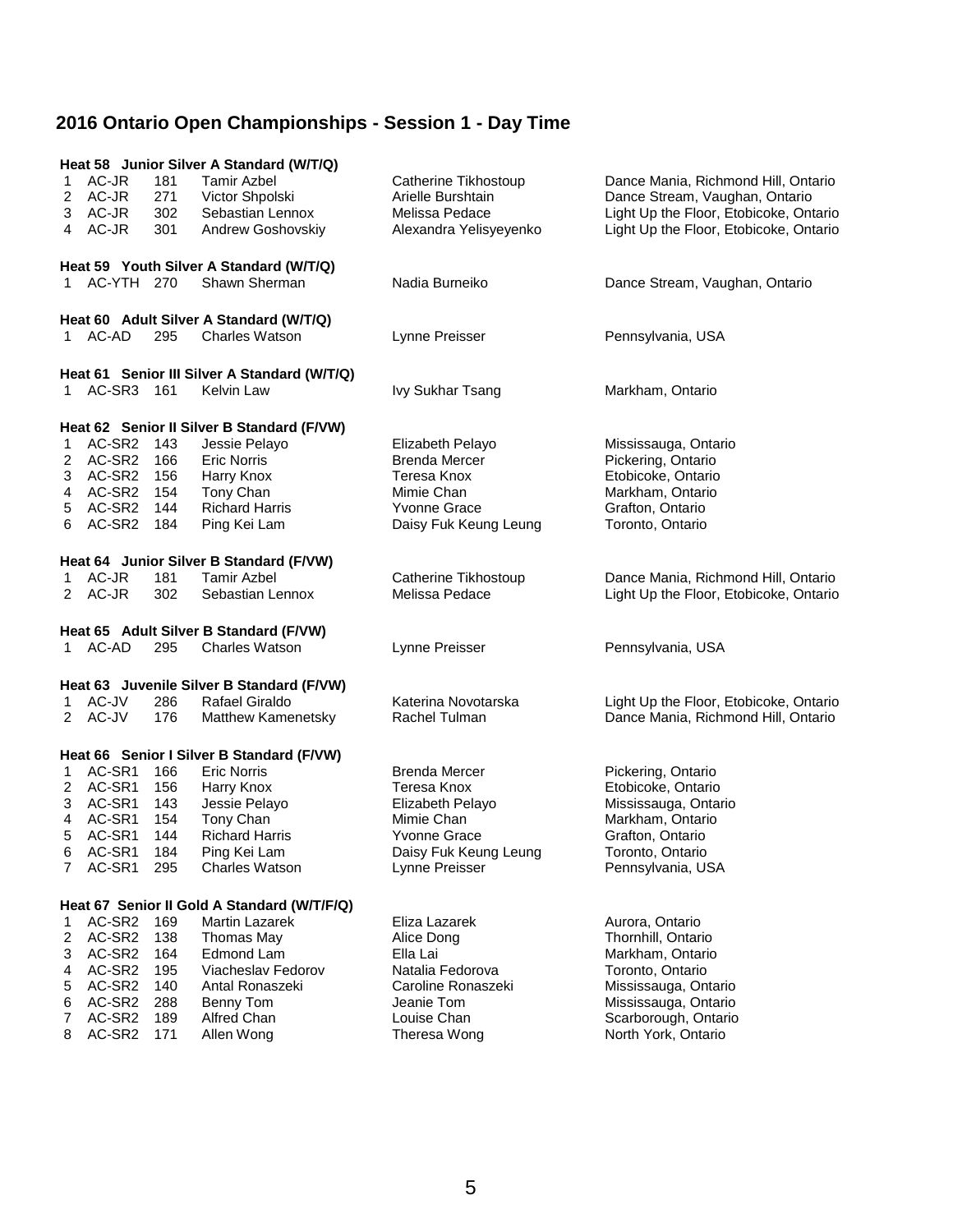| Heat 69 Junior Gold A Standard (W/T/F/Q)<br>Erik Ovchinnikov<br>AC-JR<br>179<br>Anna Perzan<br>Dance Mania, Richmond Hill, Ontario<br>1.<br>2 AC-JR<br>181<br>Dance Mania, Richmond Hill, Ontario<br>Tamir Azbel<br>Catherine Tikhostoup<br>Heat 70 Youth Gold A Standard (W/T/F/Q)<br>1 AC-YTH 167<br><b>Brian Krivoruk</b><br>Lauren Shligold<br>Thornhill, Ontario<br>Heat 71 Adult Gold A Standard (W/T/F/Q)<br>AC-AD<br>Marcin Kwietniewski<br>Monika Kwietniewska<br>196<br>Toronto, Ontario<br>1<br>2 AC-AD<br>Edmond Lam<br>Markham, Ontario<br>164<br>Ella Lai<br>Jeanie Tom<br>3 AC-AD<br>288<br>Benny Tom<br>Mississauga, Ontario<br>4 AC-AD<br>190<br><b>Trevor Cheng</b><br>Amy Cheng<br>Mississauga, Ontario<br>Heat 73 Senior I Gold B Standard (F/VW)<br>AC-SR1<br>Viacheslav Fedorov<br>195<br>Natalia Fedorova<br>Toronto, Ontario<br>1<br>AC-SR1<br>138<br>Thornhill, Ontario<br>Thomas May<br>Alice Dong<br>2<br>AC-SR1<br>Caroline Ronaszeki<br>140<br>Antal Ronaszeki<br>Mississauga, Ontario<br>3. |  |
|---------------------------------------------------------------------------------------------------------------------------------------------------------------------------------------------------------------------------------------------------------------------------------------------------------------------------------------------------------------------------------------------------------------------------------------------------------------------------------------------------------------------------------------------------------------------------------------------------------------------------------------------------------------------------------------------------------------------------------------------------------------------------------------------------------------------------------------------------------------------------------------------------------------------------------------------------------------------------------------------------------------------------|--|
|                                                                                                                                                                                                                                                                                                                                                                                                                                                                                                                                                                                                                                                                                                                                                                                                                                                                                                                                                                                                                           |  |
|                                                                                                                                                                                                                                                                                                                                                                                                                                                                                                                                                                                                                                                                                                                                                                                                                                                                                                                                                                                                                           |  |
|                                                                                                                                                                                                                                                                                                                                                                                                                                                                                                                                                                                                                                                                                                                                                                                                                                                                                                                                                                                                                           |  |
|                                                                                                                                                                                                                                                                                                                                                                                                                                                                                                                                                                                                                                                                                                                                                                                                                                                                                                                                                                                                                           |  |
|                                                                                                                                                                                                                                                                                                                                                                                                                                                                                                                                                                                                                                                                                                                                                                                                                                                                                                                                                                                                                           |  |
|                                                                                                                                                                                                                                                                                                                                                                                                                                                                                                                                                                                                                                                                                                                                                                                                                                                                                                                                                                                                                           |  |
|                                                                                                                                                                                                                                                                                                                                                                                                                                                                                                                                                                                                                                                                                                                                                                                                                                                                                                                                                                                                                           |  |
|                                                                                                                                                                                                                                                                                                                                                                                                                                                                                                                                                                                                                                                                                                                                                                                                                                                                                                                                                                                                                           |  |
|                                                                                                                                                                                                                                                                                                                                                                                                                                                                                                                                                                                                                                                                                                                                                                                                                                                                                                                                                                                                                           |  |
|                                                                                                                                                                                                                                                                                                                                                                                                                                                                                                                                                                                                                                                                                                                                                                                                                                                                                                                                                                                                                           |  |
|                                                                                                                                                                                                                                                                                                                                                                                                                                                                                                                                                                                                                                                                                                                                                                                                                                                                                                                                                                                                                           |  |
|                                                                                                                                                                                                                                                                                                                                                                                                                                                                                                                                                                                                                                                                                                                                                                                                                                                                                                                                                                                                                           |  |
|                                                                                                                                                                                                                                                                                                                                                                                                                                                                                                                                                                                                                                                                                                                                                                                                                                                                                                                                                                                                                           |  |
|                                                                                                                                                                                                                                                                                                                                                                                                                                                                                                                                                                                                                                                                                                                                                                                                                                                                                                                                                                                                                           |  |
|                                                                                                                                                                                                                                                                                                                                                                                                                                                                                                                                                                                                                                                                                                                                                                                                                                                                                                                                                                                                                           |  |
|                                                                                                                                                                                                                                                                                                                                                                                                                                                                                                                                                                                                                                                                                                                                                                                                                                                                                                                                                                                                                           |  |
|                                                                                                                                                                                                                                                                                                                                                                                                                                                                                                                                                                                                                                                                                                                                                                                                                                                                                                                                                                                                                           |  |
| Heat 75 Junior Gold B Standard (F/VW)                                                                                                                                                                                                                                                                                                                                                                                                                                                                                                                                                                                                                                                                                                                                                                                                                                                                                                                                                                                     |  |
| 1 AC-JR<br>179<br>Erik Ovchinnikov<br>Anna Perzan<br>Dance Mania, Richmond Hill, Ontario                                                                                                                                                                                                                                                                                                                                                                                                                                                                                                                                                                                                                                                                                                                                                                                                                                                                                                                                  |  |
| AC-JR<br>181<br>Tamir Azbel<br>Catherine Tikhostoup<br>Dance Mania, Richmond Hill, Ontario<br>1.                                                                                                                                                                                                                                                                                                                                                                                                                                                                                                                                                                                                                                                                                                                                                                                                                                                                                                                          |  |
|                                                                                                                                                                                                                                                                                                                                                                                                                                                                                                                                                                                                                                                                                                                                                                                                                                                                                                                                                                                                                           |  |
| Heat 76 Youth Gold B Standard (F/VW)                                                                                                                                                                                                                                                                                                                                                                                                                                                                                                                                                                                                                                                                                                                                                                                                                                                                                                                                                                                      |  |
| AC-YTH 167<br><b>Brian Krivoruk</b><br>Lauren Shligold<br>Thornhill, Ontario<br>1                                                                                                                                                                                                                                                                                                                                                                                                                                                                                                                                                                                                                                                                                                                                                                                                                                                                                                                                         |  |
|                                                                                                                                                                                                                                                                                                                                                                                                                                                                                                                                                                                                                                                                                                                                                                                                                                                                                                                                                                                                                           |  |
| Heat 77 Adult Gold B Standard (F/VW)                                                                                                                                                                                                                                                                                                                                                                                                                                                                                                                                                                                                                                                                                                                                                                                                                                                                                                                                                                                      |  |
| Marcin Kwietniewski<br>Monika Kwietniewska<br>AC-AD<br>196<br>Toronto, Ontario<br>1.                                                                                                                                                                                                                                                                                                                                                                                                                                                                                                                                                                                                                                                                                                                                                                                                                                                                                                                                      |  |
| 2 AC-AD<br>164<br>Edmond Lam<br>Ella Lai<br>Markham, Ontario                                                                                                                                                                                                                                                                                                                                                                                                                                                                                                                                                                                                                                                                                                                                                                                                                                                                                                                                                              |  |
|                                                                                                                                                                                                                                                                                                                                                                                                                                                                                                                                                                                                                                                                                                                                                                                                                                                                                                                                                                                                                           |  |
| Heat 78 Senior III Gold A Standard (W/T/F/Q)                                                                                                                                                                                                                                                                                                                                                                                                                                                                                                                                                                                                                                                                                                                                                                                                                                                                                                                                                                              |  |
| AC-SR3 169<br>Martin Lazarek<br>Eliza Lazarek<br>Aurora, Ontario<br>1                                                                                                                                                                                                                                                                                                                                                                                                                                                                                                                                                                                                                                                                                                                                                                                                                                                                                                                                                     |  |
| AC-SR3<br>Scarborough, Ontario<br>189<br>Alfred Chan<br>Louise Chan<br>2                                                                                                                                                                                                                                                                                                                                                                                                                                                                                                                                                                                                                                                                                                                                                                                                                                                                                                                                                  |  |
| AC-SR3<br>171<br>Allen Wong<br>Theresa Wong<br>North York, Ontario<br>3                                                                                                                                                                                                                                                                                                                                                                                                                                                                                                                                                                                                                                                                                                                                                                                                                                                                                                                                                   |  |
|                                                                                                                                                                                                                                                                                                                                                                                                                                                                                                                                                                                                                                                                                                                                                                                                                                                                                                                                                                                                                           |  |
| Heat 79 Teacher - Student Senior III Championship Standard (W/T/VW/F/Q)                                                                                                                                                                                                                                                                                                                                                                                                                                                                                                                                                                                                                                                                                                                                                                                                                                                                                                                                                   |  |
| 1 AC-AD<br>Tatiana Veselkina<br>Toronto, Ontario<br>298<br>William Lee                                                                                                                                                                                                                                                                                                                                                                                                                                                                                                                                                                                                                                                                                                                                                                                                                                                                                                                                                    |  |
|                                                                                                                                                                                                                                                                                                                                                                                                                                                                                                                                                                                                                                                                                                                                                                                                                                                                                                                                                                                                                           |  |
|                                                                                                                                                                                                                                                                                                                                                                                                                                                                                                                                                                                                                                                                                                                                                                                                                                                                                                                                                                                                                           |  |
| Heat 80 Senior I Gold A Standard (W/T/F/Q)<br>AC-SR1<br>Edmond Lam<br>Ella Lai<br>164                                                                                                                                                                                                                                                                                                                                                                                                                                                                                                                                                                                                                                                                                                                                                                                                                                                                                                                                     |  |
| Markham, Ontario<br>1<br>AC-SR1<br>138<br>2<br>Thomas May<br>Alice Dong<br>Thornhill, Ontario                                                                                                                                                                                                                                                                                                                                                                                                                                                                                                                                                                                                                                                                                                                                                                                                                                                                                                                             |  |
| AC-SR1<br>Antal Ronaszeki<br>Caroline Ronaszeki<br>140<br>Mississauga, Ontario<br>3                                                                                                                                                                                                                                                                                                                                                                                                                                                                                                                                                                                                                                                                                                                                                                                                                                                                                                                                       |  |
| AC-SR1<br>288<br>Benny Tom<br>Jeanie Tom<br>Mississauga, Ontario<br>4                                                                                                                                                                                                                                                                                                                                                                                                                                                                                                                                                                                                                                                                                                                                                                                                                                                                                                                                                     |  |
| AC-SR1<br>190<br>Thornhill, Ontario<br>5<br><b>Trevor Cheng</b><br>Amy Cheng                                                                                                                                                                                                                                                                                                                                                                                                                                                                                                                                                                                                                                                                                                                                                                                                                                                                                                                                              |  |
|                                                                                                                                                                                                                                                                                                                                                                                                                                                                                                                                                                                                                                                                                                                                                                                                                                                                                                                                                                                                                           |  |
|                                                                                                                                                                                                                                                                                                                                                                                                                                                                                                                                                                                                                                                                                                                                                                                                                                                                                                                                                                                                                           |  |
| Heat 81 Senior III Gold B Standard (F/VW)                                                                                                                                                                                                                                                                                                                                                                                                                                                                                                                                                                                                                                                                                                                                                                                                                                                                                                                                                                                 |  |
| AC-SR3<br>169<br>Martin Lazarek<br>Eliza Lazarek<br>Aurora, Ontario<br>1                                                                                                                                                                                                                                                                                                                                                                                                                                                                                                                                                                                                                                                                                                                                                                                                                                                                                                                                                  |  |
| AC-SR3<br>189<br>Alfred Chan<br>Scarborough, Ontario<br>2<br>Louise Chan                                                                                                                                                                                                                                                                                                                                                                                                                                                                                                                                                                                                                                                                                                                                                                                                                                                                                                                                                  |  |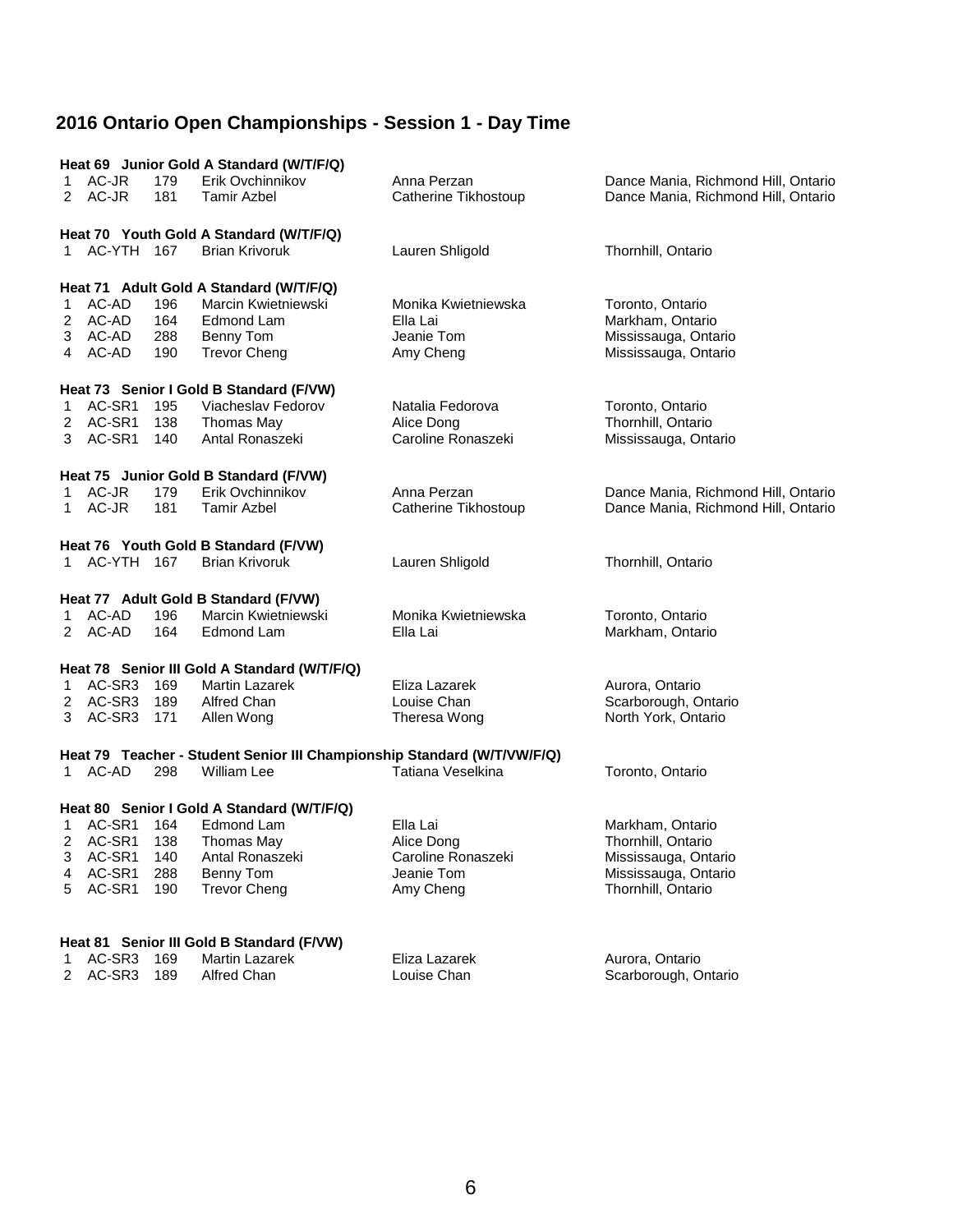#### **Heat 82 Senior II Gold B Standard (F/VW)**

| 1             | AC-SR2 169 | <b>Martin Lazarek</b> |
|---------------|------------|-----------------------|
| $\mathcal{P}$ | AC-SR2 138 | Thomas May            |
| $\mathcal{R}$ | AC-SR2 164 | Edmond Lam            |
| 4             | AC-SR2 140 | Antal Ronaszeki       |
| $5^{\circ}$   | AC-SR2 189 | Alfred Chan           |

Eliza Lazarek **169 Martin Lazarek Aurora, Ontario**<br>11 Alice Dong **Martin Lazaret Aurora, Ontario** Alice Dong Thornhill, Ontario<br>2 Ella Lai Markham, Ontario Ella Lai **Markham, Ontario Caroline Ronaszeki** Markham, Ontario Caroline Ronaszeki Mississauga, Ontario<br>
Louise Chan Mississauga, Ontario

Scarborough, Ontario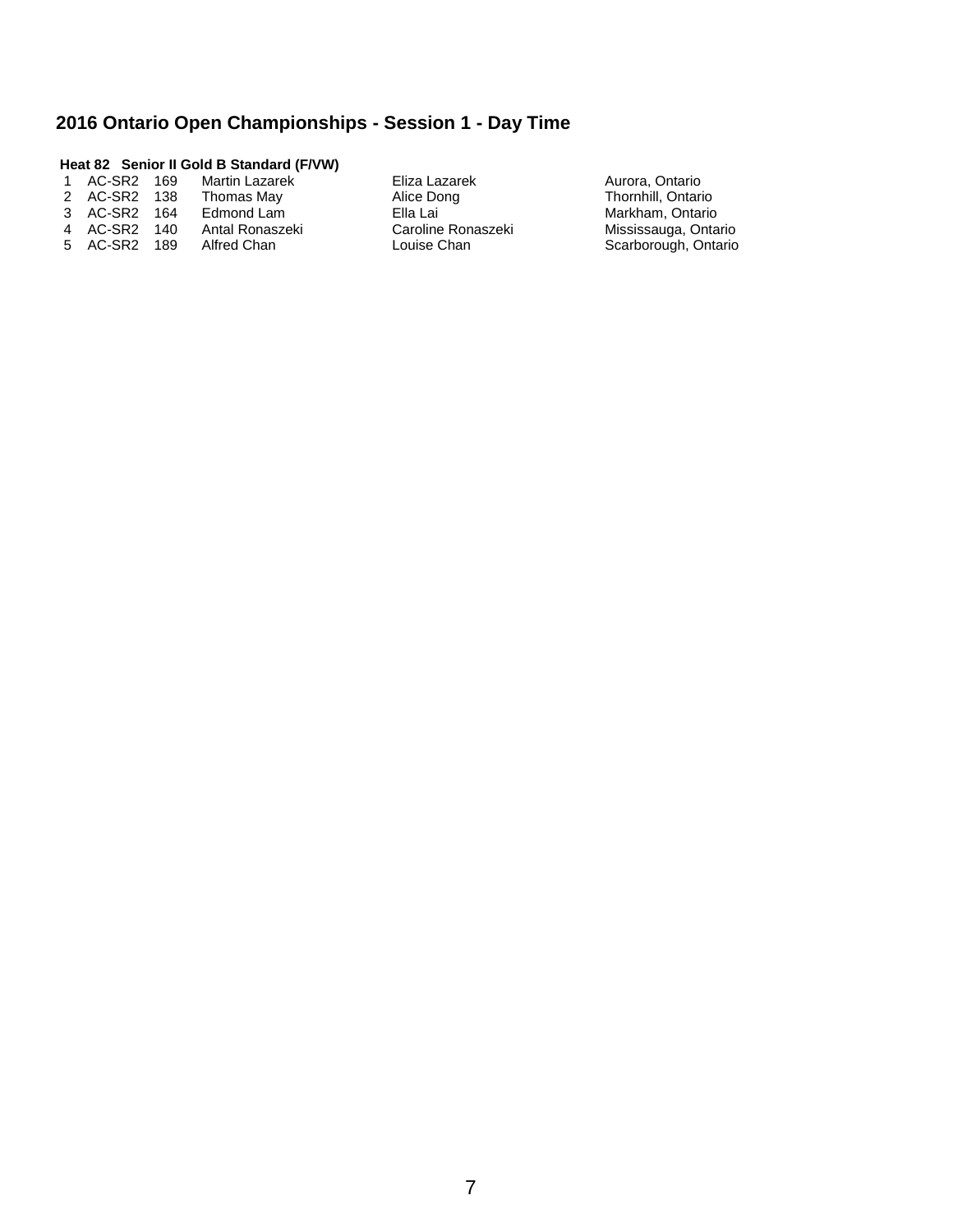## **2016 Ontario Open Championships - Session 2 - Evening**

|                |               |     | Heat 83 Senior II Pre-Champ Standard (W/T/F/Q)        |                         |                                |
|----------------|---------------|-----|-------------------------------------------------------|-------------------------|--------------------------------|
| 1              | AC-SR2 276    |     | Miko Sui                                              | Michou Jin              | Toronto, Ontario               |
| 2              | AC-SR2 194    |     | John Yamaguchi                                        | Alice Lam               | Toronto, Ontario               |
| 3              | AC-SR2 170    |     | Currie Chan                                           | Judy Yu                 | Scarborough, Ontario           |
| 4              | AC-SR2 155    |     | Kevin Yee Loong                                       | Angela Yee Loong        | Oakville, Ontario              |
| 5              | AC-SR2 284    |     | Sam Hui                                               | Anita Leung             | Markham, Ontario               |
| 6              | AC-SR2 153    |     | Glen Shenton                                          | <b>Isabelle Shenton</b> | Woodstock, Ontario             |
| $\overline{7}$ | AC-SR2 165    |     | Andrew Tsang                                          | Kitty Lam               | Richmond Hill, Ontario         |
|                |               |     | Heat 84 Junior Pre-Champ Standard (W/T/F/Q)           |                         |                                |
| 1              | AC-JR         | 272 | Leon Shvaitser                                        | Alissa Guissine         | Dance Stream, Vaughan, Ontario |
|                |               |     | Heat 86 Adult Pre-Champ Standard (W/T/F/Q)            |                         |                                |
| 1              | AC-AD         | 196 | Marcin Kwietniewski                                   | Monika Kwietniewska     | Toronto, Ontario               |
|                |               |     | Heat 87 Senior I Pre-Champ Standard (W/T/F/Q)         |                         |                                |
| 1              | AC-SR1 194    |     | John Yamaguchi                                        | Alice Lam               | Toronto, Ontario               |
|                |               |     | Heat 88 Senior III Pre-Champ Standard (W/T/F/Q)       |                         |                                |
| 1              | AC-SR3 170    |     | Currie Chan                                           | Judy Yu                 | Scarborough, Ontario           |
| 2              | AC-SR3 165    |     | Andrew Tsang                                          | Kitty Lam               | Richmond Hill, Ontario         |
|                |               |     | Heat 89 Senior III Championship Standard (W/T/VW/F/Q) |                         |                                |
| 1              | AC-SR3 146    |     | Denis Michaud                                         | Diane Michaud           | Gatineau, Quebec               |
| 2              | AC-SR3 149    |     | Daniel Benjamin                                       | Marjolaine Lagacé       | Cantley, Quebec                |
| 3              | AC-SR3 185    |     | Wayne Chu                                             | Joanna Chow             | Toronto, Ontario               |
| 4              | AC-SR3 276    |     | Miko Sui                                              | Michou Jin              | Toronto, Ontario               |
| 5              | AC-SR3 141    |     | Kam Young                                             | Rosita Young            | Toronto, Ontario               |
| 6              | AC-SR3 147    |     | Juergen Schlaepfer                                    | Barbara Blackwell       | Ottawa, Ontario                |
| 7              | AC-SR3 183    |     | Tom Hua                                               | Phung Hua               | Scarborough, Ontario           |
| 8              | AC-SR3 155    |     | Kevin Yee Loong                                       | Angela Yee Loong        | Oakville, Ontario              |
| 9              | AC-SR3        | 165 | Andrew Tsang                                          | Kitty Lam               | Richmond Hill, Ontario         |
|                | 10 AC-SR3 153 |     | Glen Shenton                                          | <b>Isabelle Shenton</b> | Woodstock, Ontario             |
|                | 11 AC-SR3 284 |     | Sam Hui                                               | Anita Leung             | Markham, Ontario               |
|                |               |     | Heat 90 Junior Championship Standard (W/T/VW/F/Q)     |                         |                                |
|                | 1 AC-JR       | 289 | Nikita Babaev                                         | Michelle Bromberg       | Vaughan, Ontario               |
|                |               |     | Heat 91 Senior I Championship Standard (W/T/VW/F/Q)   |                         |                                |
| 1              | AC-SR1 275    |     | Horace Hu                                             | Agnes Yuan              | Toronto, Ontario               |
| $\mathbf{2}$   | AC-SR1        | 299 | Jason Huynh                                           | Linda Huynh             | Brampton, Ontario              |
|                |               |     | Heat 92 Senior IV Championship Standard (W/T/VW/F/Q)  |                         |                                |
| 1              | AC-SR4 277    |     | <b>Marshall Kramer</b>                                | Jennifer Chan           | Toronto, Ontario               |
| 2              | AC-SR4        | 278 | Edmund Lee                                            | Tina Hon                | Markham, Ontario               |